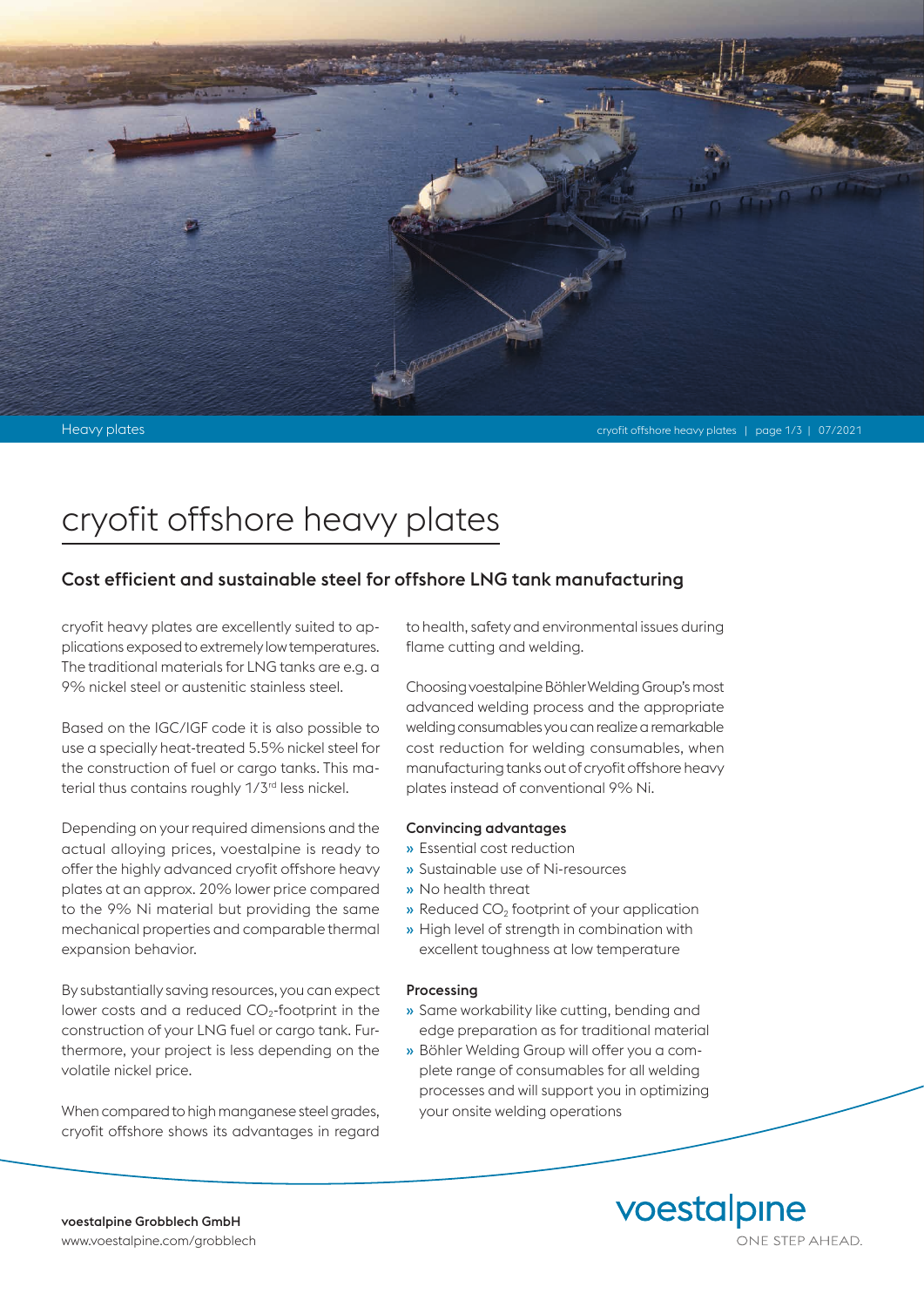#### Chemical composition

Heat analysis in mass % acc. standard

| Steel grade                  | <b>Plate thickness</b><br>mm | max. | $\sim$<br>max. | Mn<br>max. | max.  | max.  | ΑI<br>max. | max. | Mo<br>max. | max. | max.          |
|------------------------------|------------------------------|------|----------------|------------|-------|-------|------------|------|------------|------|---------------|
| A 645 Gr. B cryofit offshore | $\leq 50$                    | 0.13 | 0.30           |            | 0.020 | 0.010 | 0.050      | 1.OC | 0.30       | 6.0C | $0.0^{\circ}$ |

Differing from the normative definitions and based on our state of the art production process, voestalpine is able to offer lowest phosphorus and sulfur contents ( $P_{max}=0.008\%$ ,  $S_{max}=0.001\%$ ).

## Mechanical properties: Notch impact energy<sup>1)</sup>

Values in as-delivered condition acc. standard

|                              | Test temperature | Size of specimen | Notch impact energy<br><b>Testing direction longitudinal</b> |            | Notch impact energy<br><b>Testing direction transversal</b> |              |  |
|------------------------------|------------------|------------------|--------------------------------------------------------------|------------|-------------------------------------------------------------|--------------|--|
| Steel grade                  | [°C]             | [mm]             | $A_{\nu}$ min. [J]                                           | A min. [J] | $A_{\nu}$ min. [J]                                          | A min. $[J]$ |  |
| A 645 Gr. B cryofit offshore | $-196$           | $10 \times 10$   | 34                                                           |            |                                                             | 22           |  |
|                              |                  | $10 \times 7.5$  | 26                                                           | つつ         | 20                                                          | 16           |  |
|                              |                  | $10 \times 6.67$ | 23                                                           | 18         | 18                                                          | 14           |  |
|                              |                  | $10 \times 5.0$  | 18                                                           |            | 14                                                          |              |  |

<sup>1)</sup> Each specimen shall have a lateral expansion opposite the notch of not less than 0.38 mm

Notch impact bending test in accordance with ASTM A 20M

### Mechanical properties: Tensile test<sup>2)</sup>

Values in as-delivered condition acc. standard

| Steel grade                  | Yield strength $R_{\text{o}0.2}$<br>[MPa] min. | Tensile strength $R_m$<br>[MPa] | Fracture elongation A5<br>$L_0 = 5.65 \sqrt{S_0}$<br>[%] |
|------------------------------|------------------------------------------------|---------------------------------|----------------------------------------------------------|
| A 645 Gr. B crvofit offshore | 590                                            | $690 - 830$                     |                                                          |

2) Tensile test in accordance with ASTM A 20M

On request, additional or more restrictive requirements (e.g. a higher minimum tensile strength) can be offered, which can be beneficial for a variety of applications.